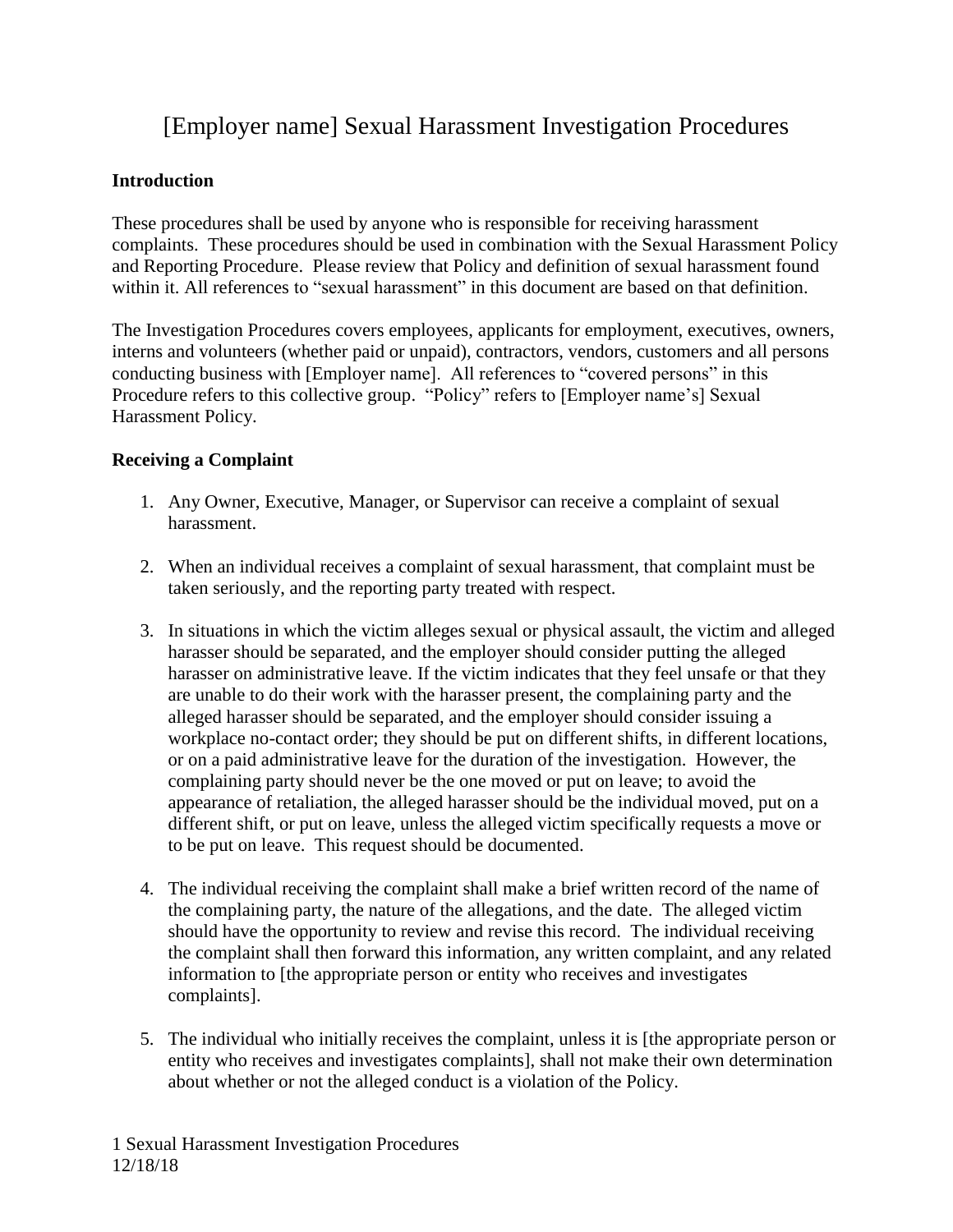## **Responsibilities of [the appropriate person or entity who receives and investigates complaints]**

### General Responsibilities

- 1. [The appropriate person or entity who receives and investigates complaints] must ensure that all parties to the complaint are physically safe, and that the alleged victim receives information about supportive resources.
- 2. [The appropriate person or entity who receives and investigates complaints] shall either investigate the complaint themselves or delegate the investigation to appropriately trained staff or an outside investigator.
- 3. The investigator must remain neutral. If for whatever reason, the investigator cannot remain neutral, or has a conflict of interest, the investigator must recuse themselves as the investigator.
- 4. The investigator shall not assume that the person making the complaint is not telling the truth or is mistaken or overreacting. The investigator shall not presume that the alleged harasser is guilty.
- 5. The investigator shall inform all parties and witnesses that the complaint and investigation will be kept confidential to the fullest extent possible, but that depending on what is found and what happens with the complaint, this might not always be possible.
- 6. The investigator should use a neutral interpreter when the complaining party, the accused, or a witness does not speak English or is more comfortable speaking in another language. Whenever possible, the interpreter should be a professional interpreter. When appropriate, an American Sign Language interpreter should be used.
- 7. The investigator shall thoroughly document the investigation in a manner that is intended for review by a third party.
- 8. The investigation of harassment will proceed even when the person making the complaint does not wish to pursue the complaint or withdraws the complaint; if the person making the complaint is no longer an employee; or when the alleged harasser is no longer an employee.
- 9. The investigation will begin within [a reasonable amount of time for this organization, preferably within a couple of days] after the complaint is received.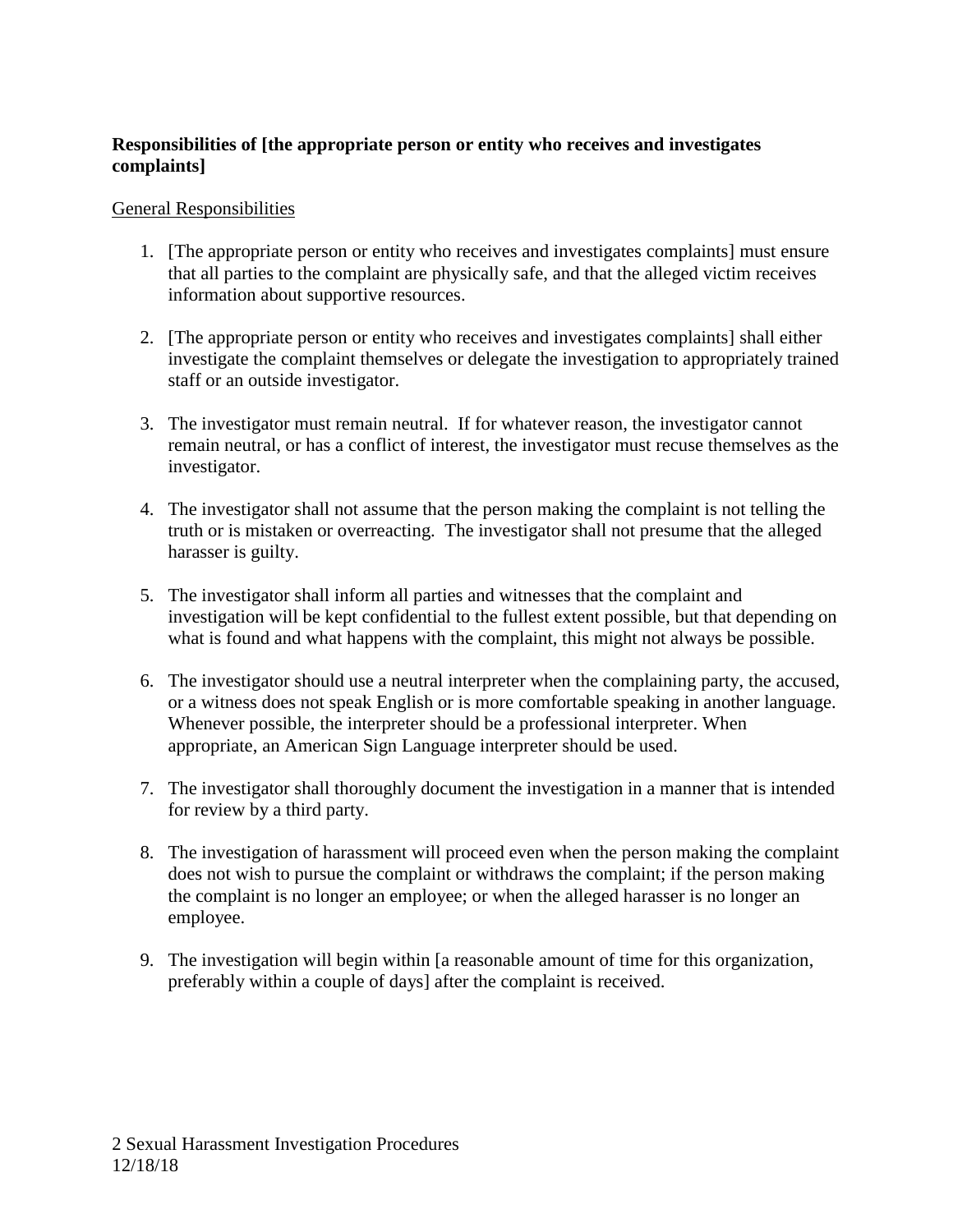## Investigation Process and Procedures

- 1. The investigator should promptly begin the investigation by interviewing the complaining party. The complaining party should be allowed to have a person of their choosing in the interview with them. The interview will include the following:
	- An assurance that the complaint is being taken seriously and will be investigated.
	- An explanation of retaliation that includes: (1) assuring the complaining party that retaliation is prohibited, (2) providing examples of common retaliatory conduct, and (3) encouraging the complaining party to report retaliation in the same manner as violations of the Sexual Harassment Policy.
	- A summary of the general investigation process and a review of possible outcomes from the investigation, and a timeframe in which other parties will be interviewed.
	- An interview focused on the alleged conduct using the following guidelines:
		- o The interview uses open-ended questions beginning with "Who, What, Where, When, How";
		- o Ask follow up questions to develop key events and clarify details;
		- o All details can be relevant during this interview; details that seem unimportant might be important later;
		- o Be sure to gather details about the alleged conduct, including timing and specifically what was done or said – this can be done by having the victim write out a statement, or by documenting what the victim says, and having the victim review and revise it;
		- o Identify likely witnesses to include both eyewitnesses and witnesses that the interviewee spoke to shortly after the incident regarding the alleged conduct; and
		- o Identify corroborating documentation (i.e. emails, texts, social media posts, etc.).
	- End the interview by asking the complaining party what they want to have happen to address the alleged conduct, while making clear this is not a promise that that or any action will be taken.
		- Thank the complaining party for coming forward.
- 2. After the initial interview, the investigator can decide whether it would be more appropriate to next interview either the alleged harasser or witnesses. If witnesses are likely to add information needed for the alleged harasser's interview, then they can be interviewed next.

The interview of the alleged harasser should include the following:

- Information that they have been accused of harassment;
- Inform the interviewee that the complaint is being taken seriously and will be investigated;
- An assurance that they are entitled to a fair investigation;
- An explanation of the general investigation process and a review of possible outcomes of the investigation;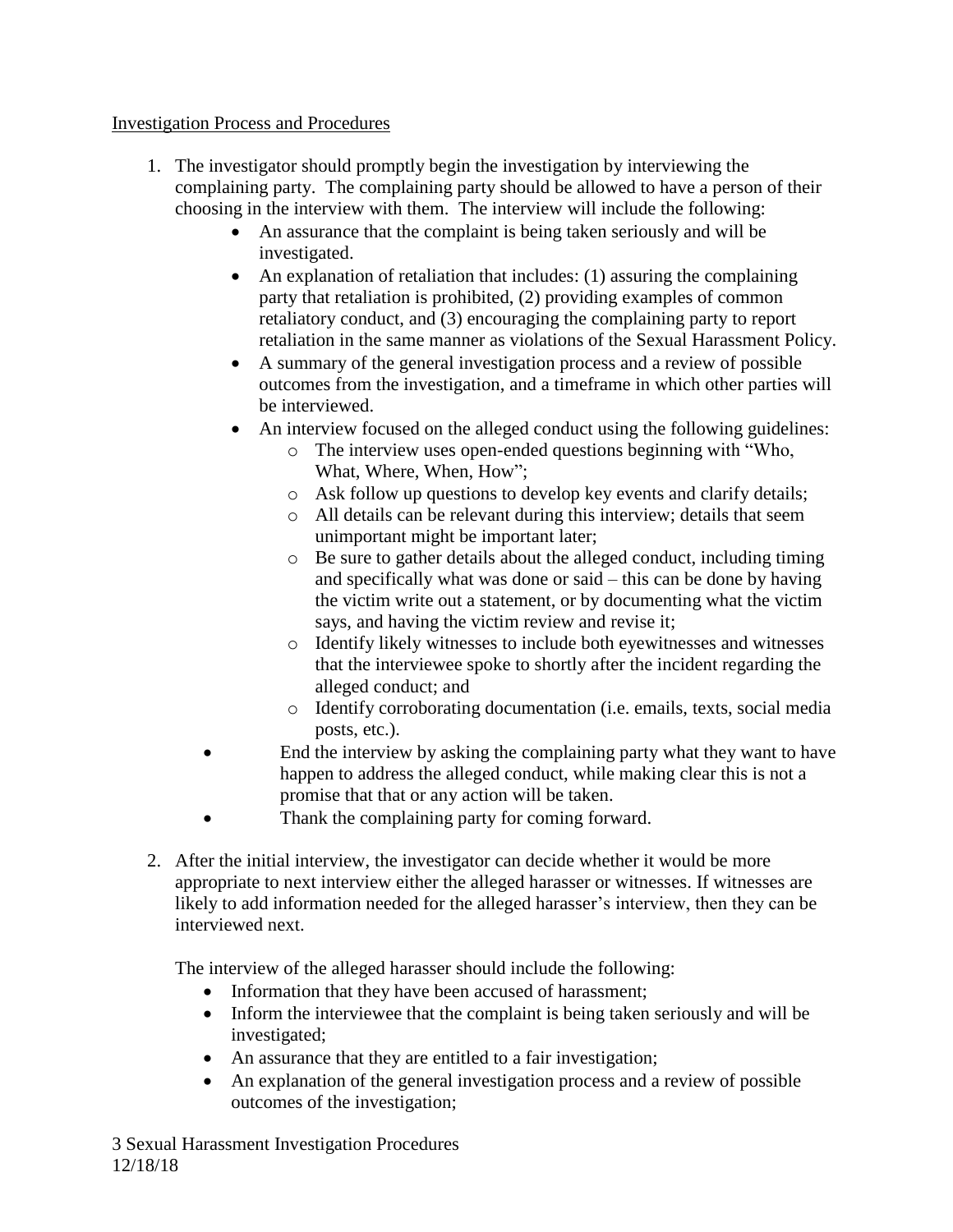- An interview focused on the alleged conduct using the following guidelines:
	- o Use open-ended questions, if possible (Who, What, Where, When, Why, How);
	- o Use more specific questions to obtain key information or if the interviewee is reluctant to provide information or to give direct answers; and,
	- o Ask follow up questions to develop key events and clarify details.
- Identify likely witnesses to include both eyewitnesses and witnesses that the interviewee spoke to shortly after the incident regarding the alleged conduct.
- Identify corroborating documentation (i.e. emails, texts, social media posts, etc.).
- An explanation of retaliation that includes: (1) explaining that retaliation is prohibited, (2) providing examples of common retaliatory conduct, and (3) emphasizing that retaliation is prohibited and will be subject to corrective action.
- End interview with opportunity and for the interviewee to provide any additional information they believe is relevant.
- 3. Witness interviews should include any witnesses or any other individuals known to have relevant information, or who are likely to have relevant information.
	- Each interview will include the following:
		- o Inform the interviewee that the complaint is being taken seriously and will be investigated;
		- o Inform the interviewee that a final determination about whether or not harassment took place will not be made until the investigation is complete;
		- o An explanation of retaliation that includes: (1) explaining that retaliation is prohibited, (2) providing examples of common retaliatory conduct, and (3) encouraging the interviewee to report retaliation in the same manner as violations of the Sexual Harassment Policy;
		- o An interview focused on the alleged conduct;
			- Use open-ended questions, if possible (Who, What, Where, When, Why, How);
			- Can use more specific questions to obtain key information or if the interviewee is reluctant to provide information or to give direct answers; and
			- Ask follow up questions to develop key events and clarify details.
		- End interview with opportunity and offer for interviewee to provide any additional information they believe is relevant.
- 4. If any exist, the investigator should then collect relevant documents or evidence (i.e. pictures, text messages, emails, screen shots, etc.).
- 5. As needed, the investigator should conduct follow up interviews with parties and witnesses. The follow up will include obtaining any newly identified documents or evidence.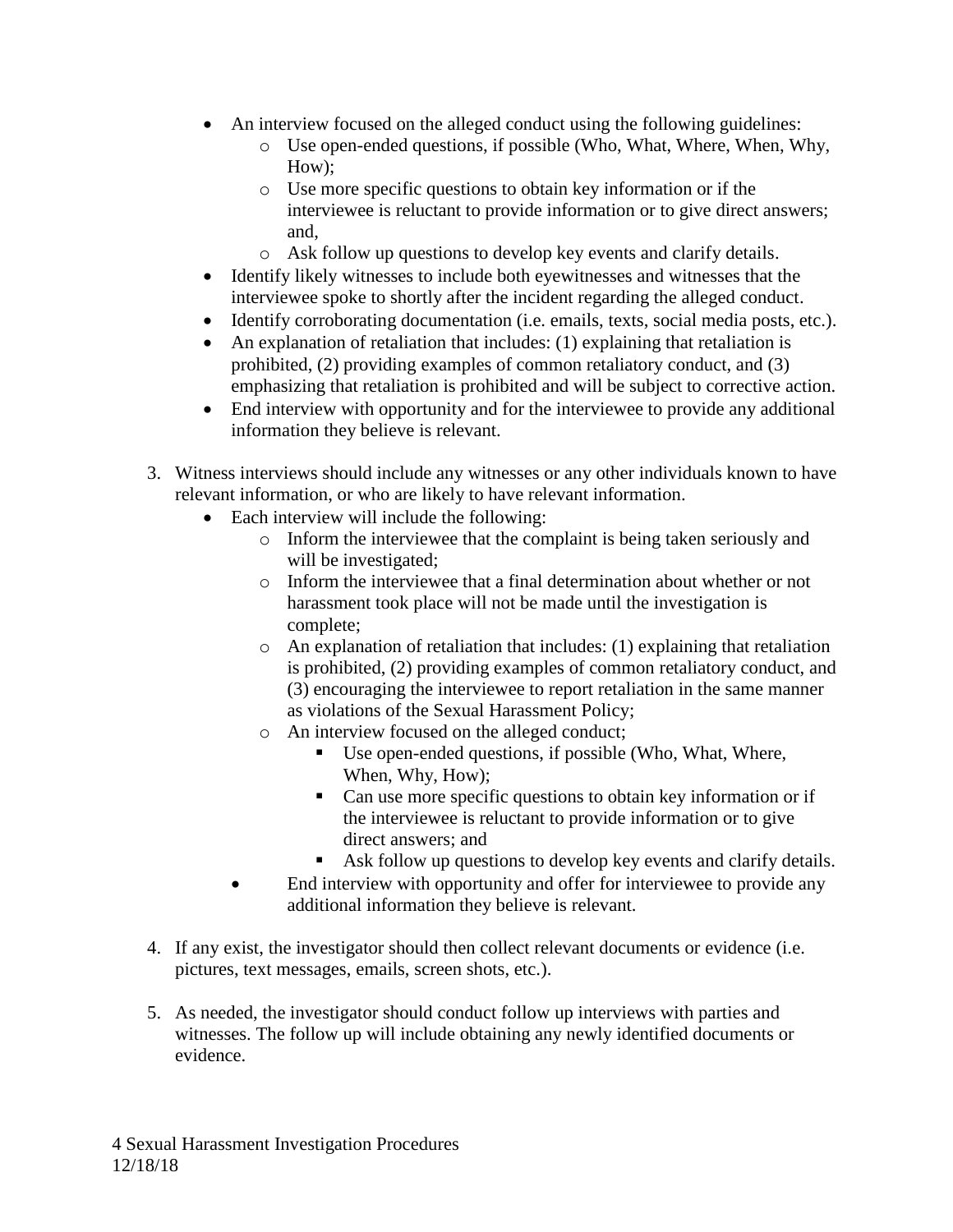- 6. At the end of the investigation, the investigator should draft a summary report that: documents and summarizes the relevant witness testimony and other evidence from the investigation; explains any credibility assessments (negative or positive) that have been made about either party or witnesses; details all efforts made to gather information; and sets forth the investigator's conclusion of whether the Sexual Harassment Policy was violated. The summary should be written in a manner that is intended to be reviewed by a third party.
- 7. The investigation should conclude in a timely manner, and as soon as practical, within [a reasonable amount of time for this organization, preferably a few weeks] from the date of the complaint.
- 8. The investigator should forward the summary report to the appropriate decision maker for any corrective action.

## Post-Investigation and Corrective Action

- 1. Meet with the parties separately to explain the outcome of the investigation.
- 2. Follow any laws, union contracts and internal policies governing confidentiality of employee information.
- 3. Inform the parties what steps were completed during the investigation.
- 4. Explain the outcome of the investigation, and why that decision was reached.
- 5. If the alleged harasser will be given corrective action, inform the complaining party that corrective action was or will be taken regarding the allegations.
- 6. Remind the parties that retaliation by anyone against the complaining party for bringing this complaint forward, or against witnesses for participating in the investigation, is prohibited. Encourage the complaining party to report any retaliation.
- 7. Thank the complaining party for coming forward.
- 8. Take corrective action as decided upon, if applicable. The purpose of corrective action is to end the harassment and to deter future harassment. The type of corrective action taken depends upon the severity of the harassment, the length of time the harassing behavior has been going on, the number of victims involved, and the harasser's history of past similar behavior. The following list of violations and corrective actions is not exhaustive, but types of corrective action can range from a verbal coaching and training for a first-time use of offensive sexual language, to a written warning for a series of derogatory comments or jokes, to suspension without pay for someone who has already been given corrective action once for offensive verbal behavior, to termination for a physical assault. [Employer's name] does not need to take all of the steps in a corrective action process before reaching the more severe types of corrective action.